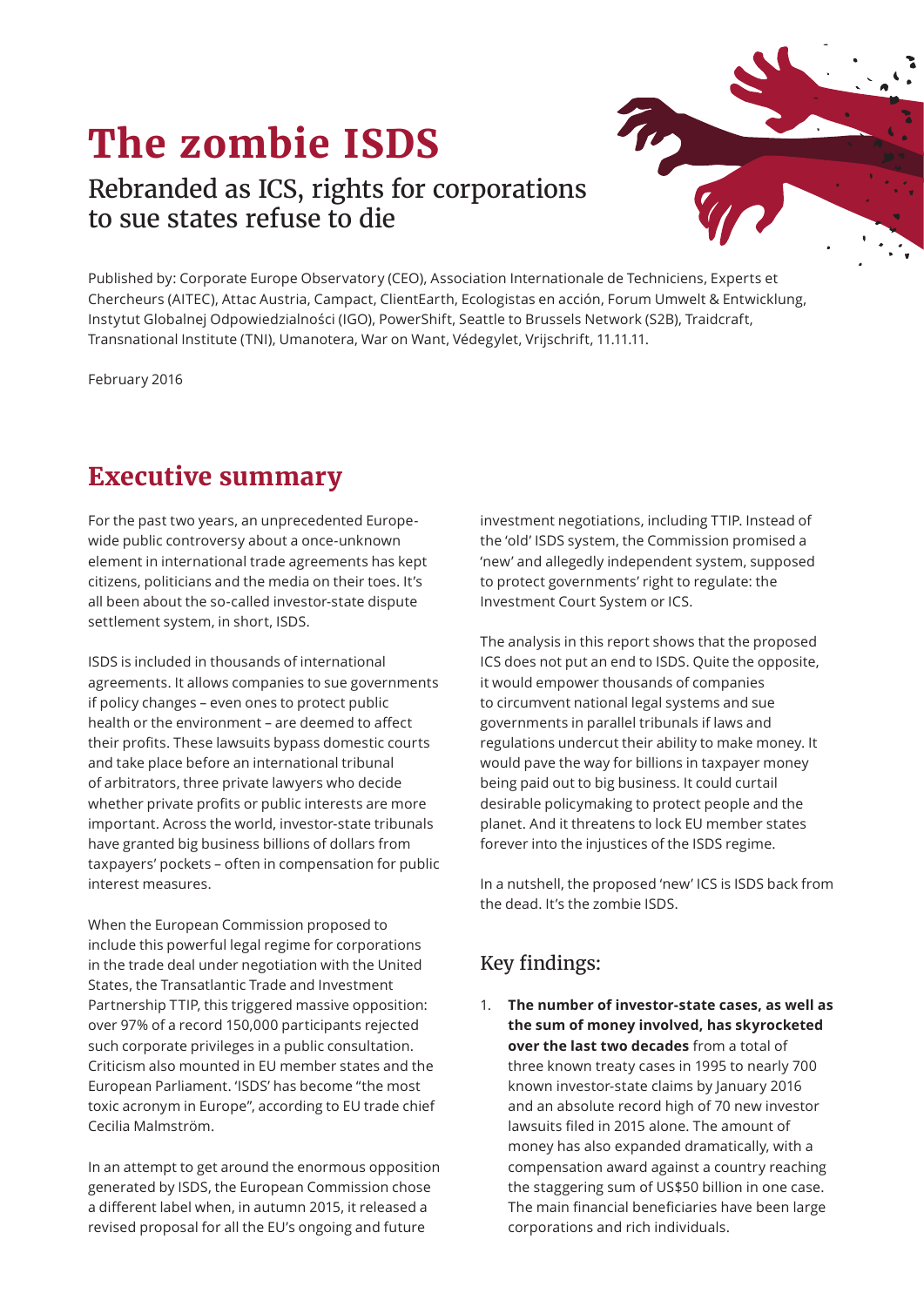- 2. **The last two decades have seen billiondollar investor lawsuits against the alleged damage to corporate profit of legislation and government measures in the public interest.** Countries on every continent have been challenged for anti-smoking legislation, bans on toxic chemicals, anti-discrimination policies, financial stability measures, restrictions on dirty mining projects and more. For example, 60% of the claims against EU member states concerned the environment. A lawyer defending countries in these cases has called their legal base, international investment agreements, "weapons of legal destruction".
- 3. **The EU's 'new' ISDS model (re-labelled ICS) is as dangerous for democracy, public interest law, and public money as the 'old' model enshrined in the EU-Canada CETA.** With the exception of some procedural improvements – an enhanced selection process for arbitrators, stronger ethics rules, and the establishment of an appellate body – the rebranded version essentially contains the same investor privileges, often in wording identical to the CETA text.
- 4. **Investor claims against non-discriminatory and lawful measures to protect health, the environment and other public interests would be possible under the new EU proposal** as it includes the same far-reaching investor rights relied upon by companies like Philip Morris (suing Uruguay over tobacco control measures) and TransCanada (which has announced to sue the US for US\$15 billion over the rejection of the controversial Keystone XL oil pipeline).
- 5. **Under the EU proposal, billions in taxpayers' money could be paid to corporations, including for future lost profits that they hypothetically could have earned** (like in one case against Libya which was ordered to pay US\$905 million to a company which had only invested US\$5 million). Countries could also be ordered to pay compensation for new laws and regulations in the public interest. The EU's proposed formulations on the protection of the right to regulate would not shield governments from these potentially crippling costs.
- 6. **The EU proposal increases the risk of costly lawsuits against public interest measures as it arguably grants investors even more rights than many existing investment treaties,** which have already led to hundreds of investor-state lawsuits around the world:
- a) By protecting investors' "*legitimate expectations*" under the so-called "fair and equitable treatment" clause, the EU risks codifying a very expansive interpretation of the clause that would create the 'right' to a stable regulatory environment. This would give investors a powerful weapon to fight regulatory changes, even if implemented in light of new knowledge and democratic choice.
- b) The type of dangerous *umbrella clause* proposed by the EU would lift all written contracts of a state with regards to an investment to the level of international law, multiplying the risk of costly lawsuits. The clause is not part of the CETA between the EU and Canada, presumably because Canada rejected it as too risky.
- 7. **If TTIP included the proposed investor rights, liability and financial risks would multiply for EU member states and far exceed those posed by any existing treaty signed by them:** under TTIP, 19 more EU countries could directly be sued by US investors (compared to only 9 with an investment treaty with the US today); TTIP would cover 99 per cent more US-based investment in the EU (up from only 1 per cent under existing treaties); and more than 47,000 companies would be newly empowered to sue (compared to around 4,500 today). TTIP could invite the launch of nearly 900 US investor lawsuits against EU member states (compared to 9 claims under existing treaties).
- 8. **Under the EU proposal, transnational companies could even sue their** *own* **governments** – by structuring their investment through a subsidiary abroad or asking an abroad shareholder to sue. In the context of TTIP, this danger is particularly real given the US\$3.5 trillion worth of US-held securities in the EU. There is hardly a 'European' company that does not have a 'US' investor who would have standing to bring a TTIP claim against the EU or its member states.
- 9. **The EU's investor rights proposal is a surefire way to bully decision-makers, potentially curtailing desirable policymaking.** There is already evidence that proposed environmental and health protections have been abandoned, delayed or otherwise adapted to corporate wishes because of expensive claims or the threat of litigation. Canada and New Zealand, for example, have delayed anti-smoking policies because of looming investor lawsuits from Big Tobacco.